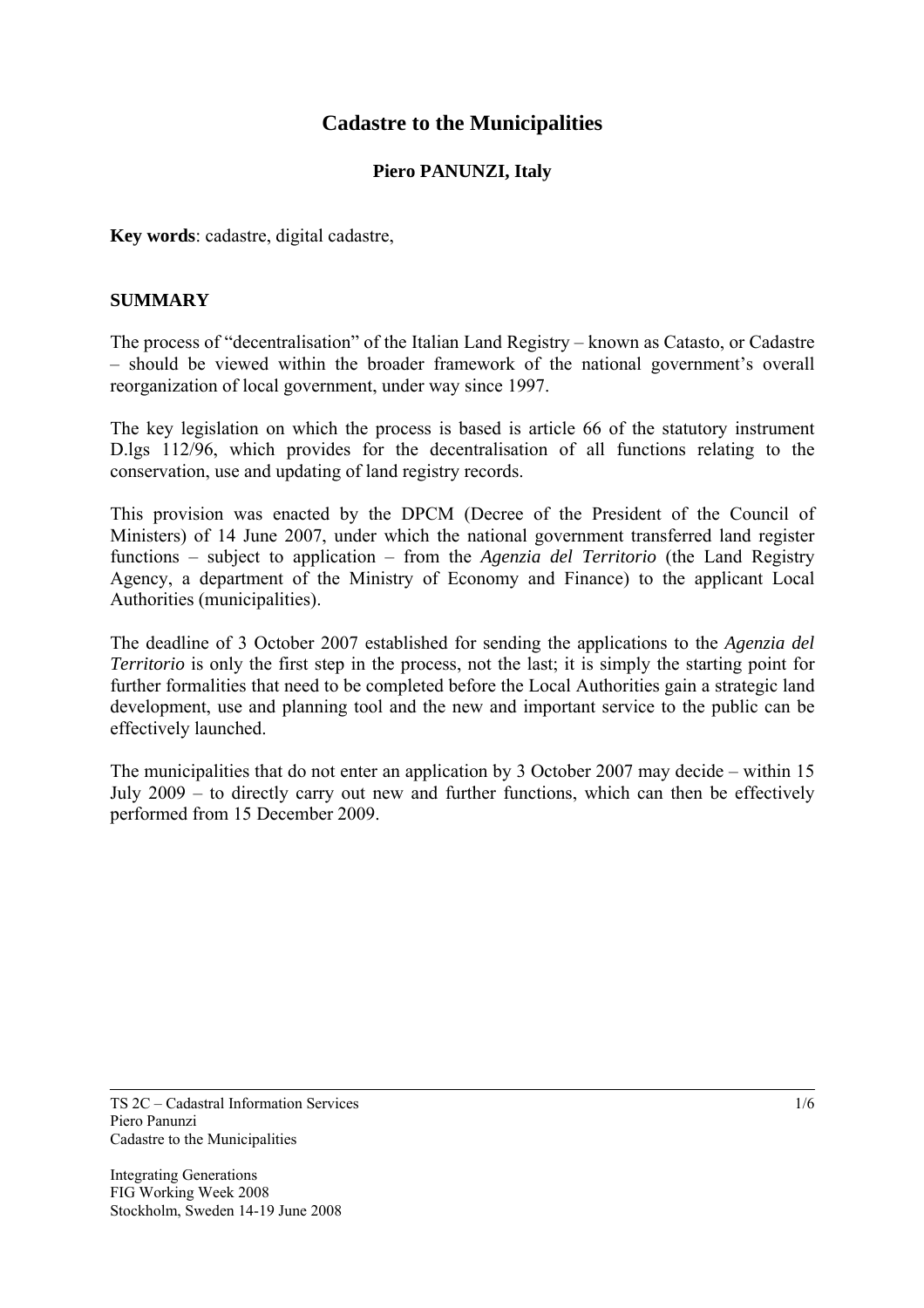# **Cadastre to the Municipalities**

# **Piero PANUNZI, Italy**

### **1. LEGISLATIVE FRAMEWORK**

The process of devolution of certain powers and functions by the national to the local governments is based on a succession of primary and secondary legislation, which, over the years, have laid down a set of guidelines and operational measures. The cornerstone of this entire process is Law 59 passed on 15 March 1997, under which the Government was made responsible for the reorganisation of the functions and duties of the regional and local governments and which provided the financial, human, instrumental and organisational resources to be allocated and transferred in order to achieve decentralisation (article 7).

Within the framework of Law 59/1997, the government subsequently enacted D.lgs 112 of 31 March 1998, which provided a list of the land register functions, (i) reserved by the central government (article 65) and exercised also through the establishment of a technical body (article 67), and (ii) transferred to the municipalities as from 2001 (article 66). The above mentioned D.lgs 112 also introduced a provision according to which the municipalities could carry out the functions transferred to them by concluding agreements with the above mentioned technical body established by the national government; later on it was established that this body would be the *Agenzia del Territorio*, under article 64 of D.lgs 300 of 30 July 1999 establishing the Agency.

#### *DECRETO LEGISLATIVO* 112 OF 31 MARCH 1998

| <b>AGENZIA DEL TERRITORIO</b> (article 65)                                                                                                                                                                                                                                                                                                                                                                                                                       | <b>LOCAL AUTHORITIES (article 66)</b>                                                                                                                                                |
|------------------------------------------------------------------------------------------------------------------------------------------------------------------------------------------------------------------------------------------------------------------------------------------------------------------------------------------------------------------------------------------------------------------------------------------------------------------|--------------------------------------------------------------------------------------------------------------------------------------------------------------------------------------|
| of the<br>rules<br>Definition<br>and<br>procedures for:<br>classifying property (land and buildings)<br>calculating the so-called 'cadastral income'<br>(i.e. the estimated value for the type and class<br>of property), for the purpose of reviewing the<br>estimates<br>land registry mapping/map updating<br>maintaining land registers<br>controlling the quality of the information,<br>monitoring and certified management of the<br>related update flows | Management of the land (and<br>building) registers for:<br>conservation/updating purposes<br>use<br>reviewing<br>the<br>estimates<br>and<br>classification (according to article 65) |

TS 2C – Cadastral Information Services 2/6 To determine the amount of resources to be allocated for the decentralisation process, the government passed a succession of instruments, beginning with DPCM of 19 December 2000 (published in Italian Official Journal no. 48 of 27 February 2001), which set out the necessary

Piero Panunzi Cadastre to the Municipalities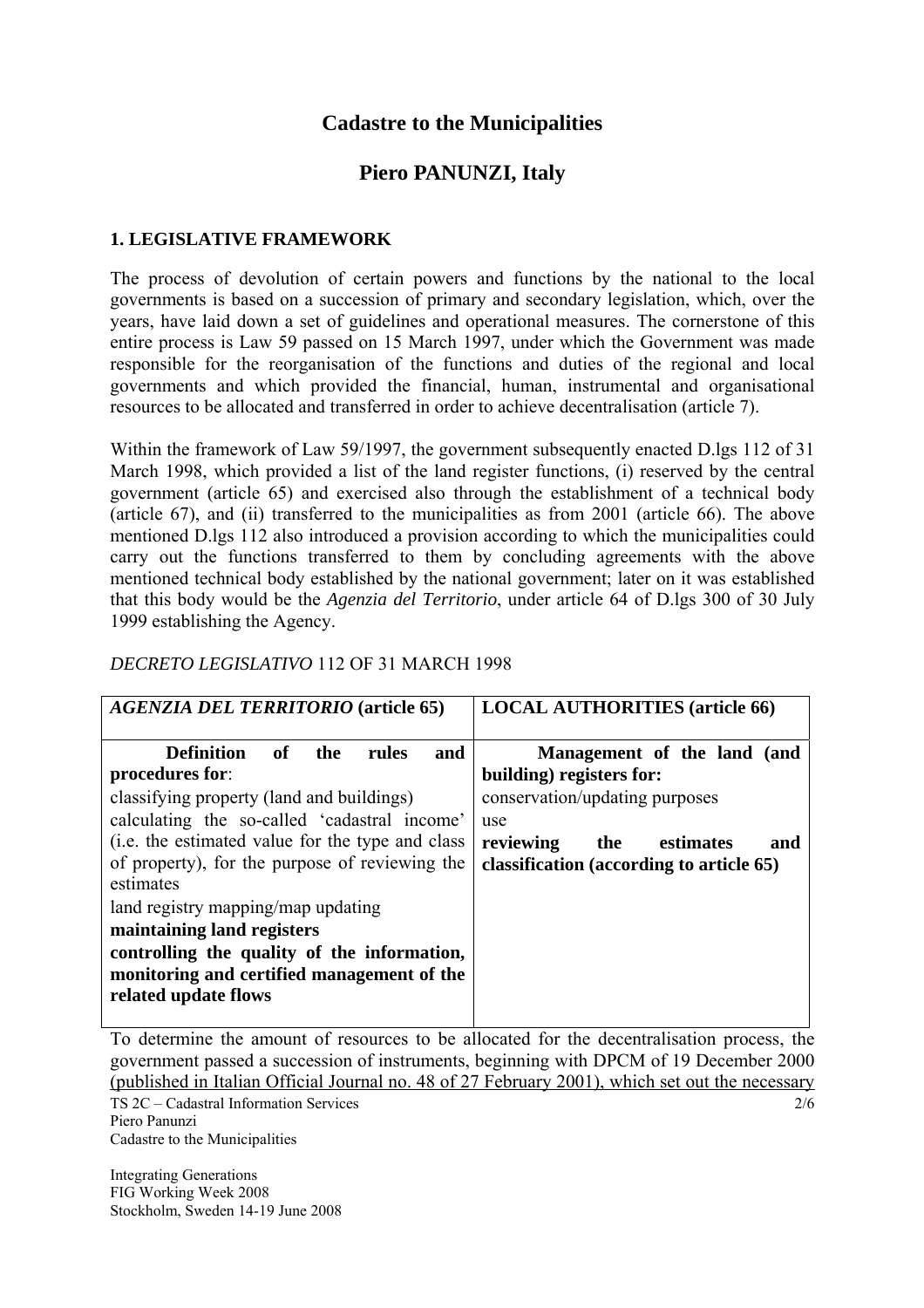human and financial resources as 4,000 members of staff and 41,317,000 euros/year of funding, of which 10,846,000 euros for investments and 30,471,000 running costs; this figure, however, did not include the costs for paying the wages to the 4,000-strong staff, which has been estimated in a further 114,000,000 euros (for the year 2000 alone).

On 21 March 2001, the government issued a second DPCM (Official Journal no. 145 of 25 June 2001), which re-allocated the resources provided under the previous DPCM at the provincial level.

The funds determined for each province will be apportioned among the municipalities in proportion to their population. Besides transferring staff from the *Agenzia del Territorio* to the Local Authorities, the national government has also undertaken to transfer funds to the municipalities to pay the wages accrued by the staff at the date of transfer. The overall amount of resources transferred to each municipality – or to the aggregate municipalities, if established – can be established in proportion to the resources determined in the DPCM of 21 March 2001.

The future DPCMs will precisely determine the resources to be transferred to each Local Authority deciding to directly exercise the land register functions (either individually, or in partnership with other Local Authorities), withoug entering into an agreement with the Agency.

# **1.2 Decentralisation of the cadastre: the decree is published**

The **Decree of the President of the Council of Ministers** of 14 June 2007, providing for the decentralisation of the land register functions to the municipalities, in pursuance of article 1.197 of Law 296/2006, was published in the Official Journal no. 154 of 5 July 2007.

Under the decree, the Local Authorities concerned are required to choose how they intend to provide the land register services – **from 1 November 2007** – from among the three options as follows:

# **a) Level 1 option**

1. consulting the national land register database and cadastral measurement services;

2. certifying the cadastral documents stored in the automated database;

3. updating the land register database by processing the title variation applications and the requests for correcting administrative data, including the data relating to placenames;

4. collecting fees and charges in connection with the land register functions.

# **b) Level 2 option**

1. formally assessing, accepting and recording the technical updating reports relating to the register of buildings;

2. comparing the rechnical updating reports and outcome reports to the *Agenzia del Territorio*, with the records filed by the Local Authority, with respect to the definition of the updating of the register of buildings;

TS 2C – Cadastral Information Services Piero Panunzi Cadastre to the Municipalities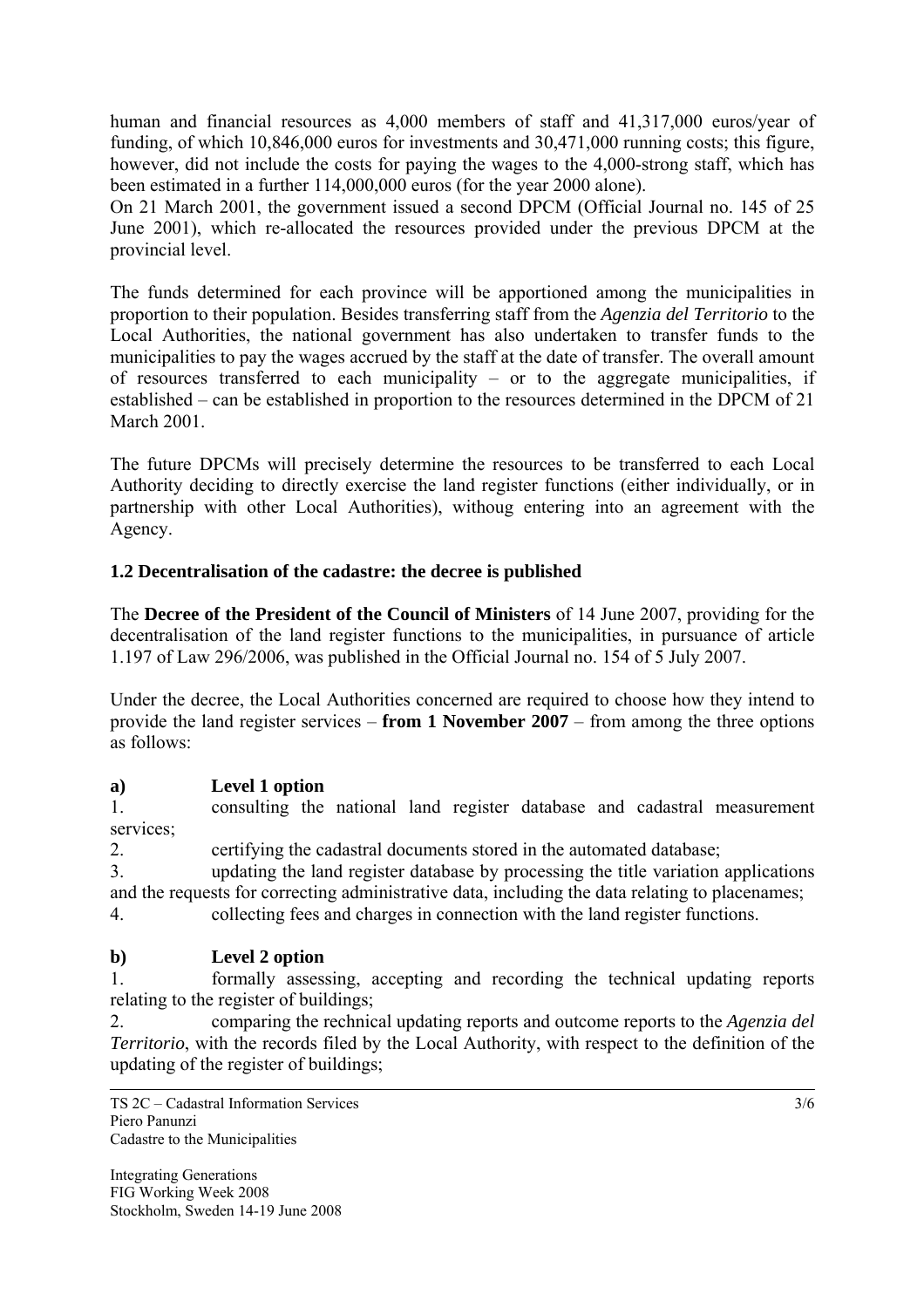3. formally assessing and accepting the technical geometric updating reports of the land register;

4. formally assessing, accepting and recording the crop variation reports relating to the land register;

# **c) Level 3 option**

1. formally assessing, accepting and recording the technical updating reports relating to the register of buildings;

2. formally assessing, accepting and recording the technical geometric updating reports of the land register;

3. formally assessing, accepting and recording the crop variation reports relating to the land register;

4. defining the updating of the land register database, based on the applicant's proposals or on the results of formal assessments.

The Local Authorities must notify the *Agenzia del Territorio* the option of their choice within 90 days, otherwise the functions will be maintained by the Agency.

To perform the new functions, the Local Authorities will be able to rely on a provisional allocation of financial resources for 46 million euros and 2,955 human resources transferred from the *Agenzia del Territorio.*

# **2. TYPE OF DATA SUPPLIED BY THE AGENCY TO THE LOCAL AUTHORITIES**

Two types of telematic data will be supplied by the Agency to the Local Authorities concerned, within the geographical and institutional remit of each, as follows:

1. **"on demand" for all the Local Authorities concerned**, published on a specific request and concerning, with regard to both the land/building register and the vectorial maps:

- all the actualized land registry data, at a date selected by the Local Authority;
- − the updates made in a certain time interval.
- 2. **"specific" to the Local Authorities**, or files containing:
- − the data relating to registrations and variations, to be supplied in pursuance of article 34 quinquies of Law 80/2006;
- − the data relating to the *"Adempimento Unico"* (Single Formality) to be supplied for local property tax (ICI) management purposes;
- − the extraction of all the metrical data of the register of buildings, actualized to the date of production, for local waste disposal tax (TARSU) management purposes;
- − the updating of the metrical data of the register of buildings, recorded over a period of time determined for local waste disposal tax (TARSU) management purposes;
- − the outcome of the activities of relaxation of the single property units.

TS 2C – Cadastral Information Services Piero Panunzi Cadastre to the Municipalities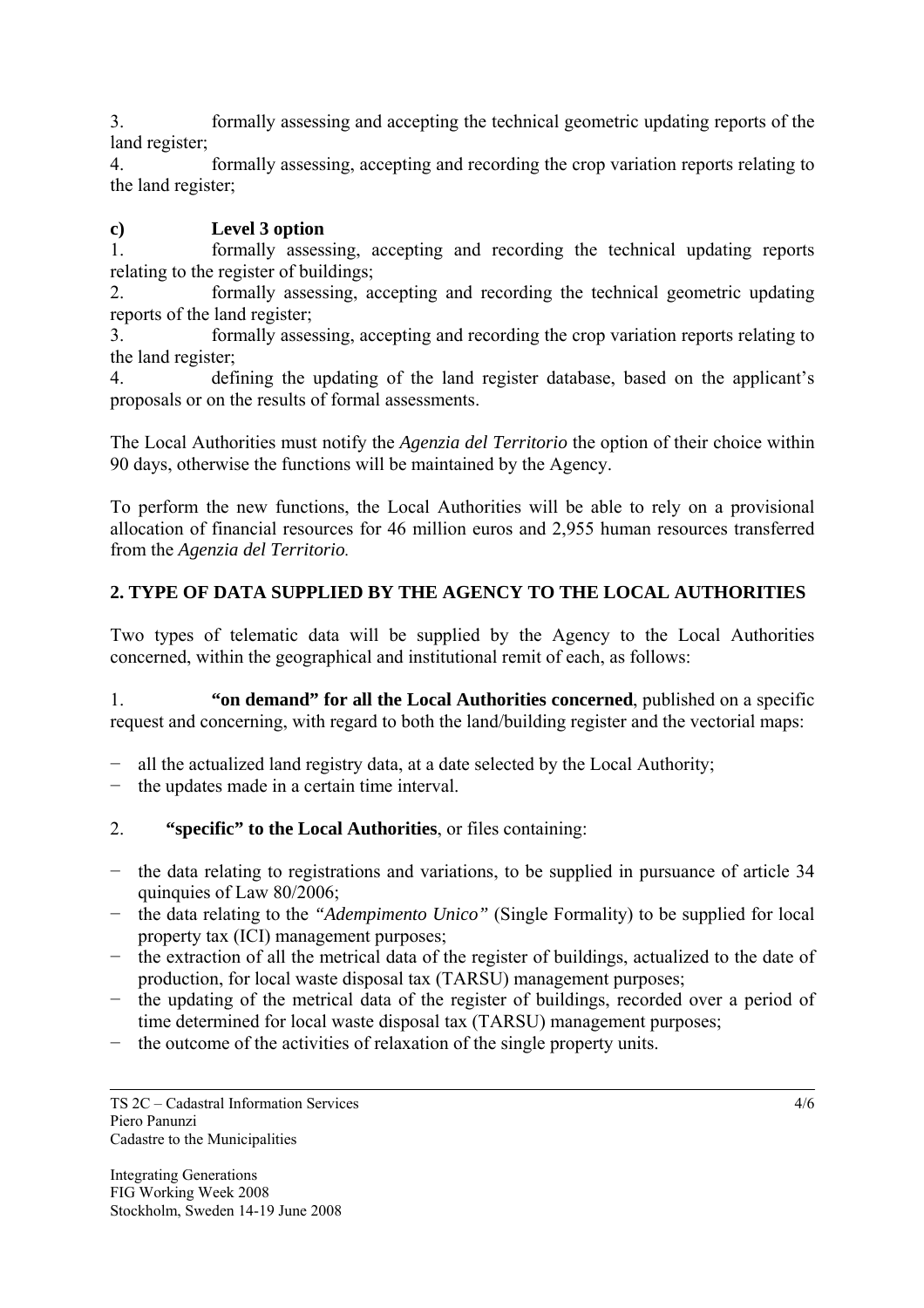### **3. PROCEDURES FOR TRANSMITTING AND EXCHANGING DATA: VIA THE WEB AND INTERCHANGE SYSTEM**

In order to allow the exchanging of data with all the Local Authorities concerned, two data transfer procedures have been provided for, to date.

The two alternative solutions require different levels of information technology equipment, as follows:

- 1. Supply of land register data via the Web, with respect to defined geographical areas and which can be downloaded from the "Portale per i comuni" (the portal developed for the municipalities), by connecting to the Internet;
- 2. Interchange system, with direct communication, based on application cooperation services between IT systems.

The *Agenzia del Territorio* will continue to guarantee the customary supply of data that can be requested from the Provincial Office.

### **4. APPLICATION PROCEDURE**

The Local Authorities intending to apply for the service shall forward the documents as follows to the *Agenzia del Territorio*.

- − two copies of the "standard terms and conditions of service"
- − the card for activating the service
- − the data protection information
- − a copy, with autograph signature, of an identity document of the manager in charge of access to the portal.

# **5. COST OF THE SERVICES**

The services put into place by the *Agenzia del Territorio* to ensure the telematic use of the land register database **are provided free of charge.**

To use the data supply service via the portal for municipalities, therefore, the only costs the municipalities, mountain communities, provincial and regional governments will be required to pay are those for the Web connection.

#### **6. IMPLICATIONS/BENEFITS**

The direct management of the land register functions will enable the Local Authorities to:

- − improve the integration of the technical and administrative cadastral and municipal functions;
- − improve knowledge of the land and buildings and, therefore, optimize the related taxation processes;

TS 2C – Cadastral Information Services Piero Panunzi Cadastre to the Municipalities